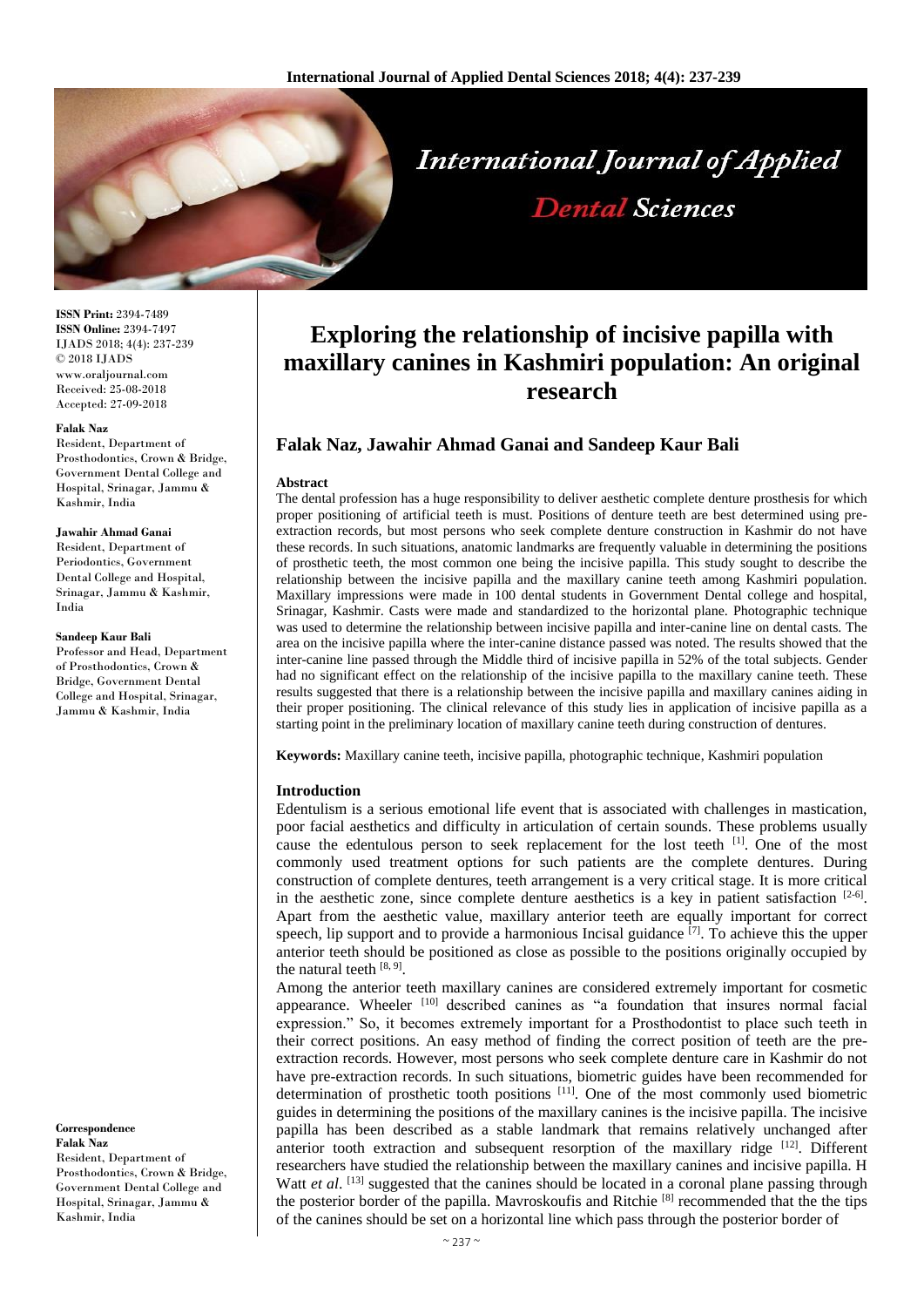incisive papilla. Since then several authors have studied the canine-papilla relationship in the dentulous persons and have suggested various norms to place the maxillary canines in complete denture [14-27] . However, these previous studies for the determination of relationship between incisive papilla and canines have been done in other population groups and no such study has been done in Kashmiri population. Since, there is a variation in anatomy and general body structure between the various ethnic groups, such variation should be considered when applying biometric guides to complete denture construction. Hence this study was conducted to determine the relationship between incisive papilla and maxillary canines in Kashmiri population which will serve as a guide for evaluating the position of canine teeth in edentulous patients during complete denture fabrication.

Linear measurement between two objects in a threedimensional relationship imposes problems when the objects are not aligned on the same plane in three dimensions <sup>[9]</sup>. To reduce this error, a photographic technique was developed and used in this study.

## **Materials and methods**

This study was conducted on 100 dentate subjects (50 males and 50 females) in the age range of 18 to 25 years, selected from a group of approximately 200 under-graduate students from Government Dental College Srinagar, Kashmir. Subjects with well aligned maxillary arches, Angles class 1 molar relation with no surface loss on maxillary anterior teeth were included in the study. Subjects with history of orthodontic treatment, crowding in the maxillary anterior segment, evidence of drifting and/or migration in the maxillary anterior segment, any proximal restorations in the maxillary anterior segment, tooth surface loss in the maxillary anterior segment and those with any developmental defect or acquired pathology affecting the anterior maxilla were excluded from the study. The students were interviewed to establish that they were of Kashmiri descent. Informed consent was obtained from the participants before they enrolled in the study. Clearance from Institutional Ethical Committee was obtained. On each subject, Impression of the maxillary arch was made using irreversible hydrocolloid and casts were poured using Type III Dental stone. Cast was trimmed to produce a flat base and then inverted so that the central incisors and the first molars were in contact with a piece of 3 mm thick T-shaped polyvinyl chloride (PVC) sheeting [14]. A horizontal line was scraped on the side of the base of the model with the tip of a pointer, which was 33 mm from the top of the table. The base of the cast was trimmed to the scraped line. The casts thus produced were standardized with the occlusal plane parallel to the horizontal plane when placed on a flat horizontal surface. Each cast was trimmed following the same procedure. The tip of the canine was marked using a marker pen with a fine point (1.0mm tip diameter). In cases where the tip of the canine exhibited wear as a result of attrition, its original position was estimated by joining a line along the mesial and distal cutting edge and a line along the buccal and lingual long axis of the tooth. The point of interception of the two lines would be the estimated canine cusp tip  $[14]$ . Photograph of each cast was taken to mark the inter-canine line and to find the relationship between the incisive papilla and the inter-canine line. Acetate tracing paper was placed on top of the photographs. The outline of the incisive papilla, the cusp tip of the right canine and the cusp tip of the left canine were marked on the tracing paper. Incisive papilla was divided into three parts, anterior third, middle third, and posterior third. The tip of canine on both sides and the line connecting these two points on the photograph was designated as Inter-canine line. The relationship of the incisive papilla to the inter-canine line was observed in the photograph. When the position of incisive papilla coincided with the inter-canine line it was defined as Canine–Papilla–Canine (C–P–C line) The point where intercanine line crosses the papilla was noted.

## **Results**

Results of our study showed that of the inter-canine lines, 52% passed through the middle third, 21% through the anterior third, and 27% through the posterior third. In the male subjects 20% of the inter-canine lines passed through the anterior third, 54% passed through the middle third, and 26% passed through the posterior third, whereas in the female subjects 22% passed through the anterior third, 50% passed through the middle third, and 28% passed through the posterior third. (Table 1, Graph 1). Intergender variation seemed to be insignificant.

**Table 1:** Percentage distribution of canine papilla line in males and females

| Canine papilla line | No. of males | No. of females | Total(%age) |
|---------------------|--------------|----------------|-------------|
| Anterior third      |              |                | 21%         |
| Middle third        |              |                | 52%         |
| Posterior third     |              |                | 27%         |
|                     | 50           |                | $^{\circ}$  |



**Graph 1**

#### **Discussion**

The facial structures of edentulous patients offer only indirect clues as to the original position of the natural teeth. Finding the most suitable position for artificial anterior teeth presents a new challenge with every denture and has resulted in a variety of biometric measurements. Many of these measurements relate the denture teeth to points on edentulous casts. The most obvious landmark that appears to have survived intact from the dentate state is the incisive papilla, and it has received a great deal of attention [15]. As early as 1948 Harper stated ''When artificial teeth are set in proper position, which may be determined by the incisive papilla, the foundation is correctly laid for natural speech, pleasing appearance and normal function  $[12]$ . The canine–papilla line is a useful guide to orient the upper canine teeth in complete